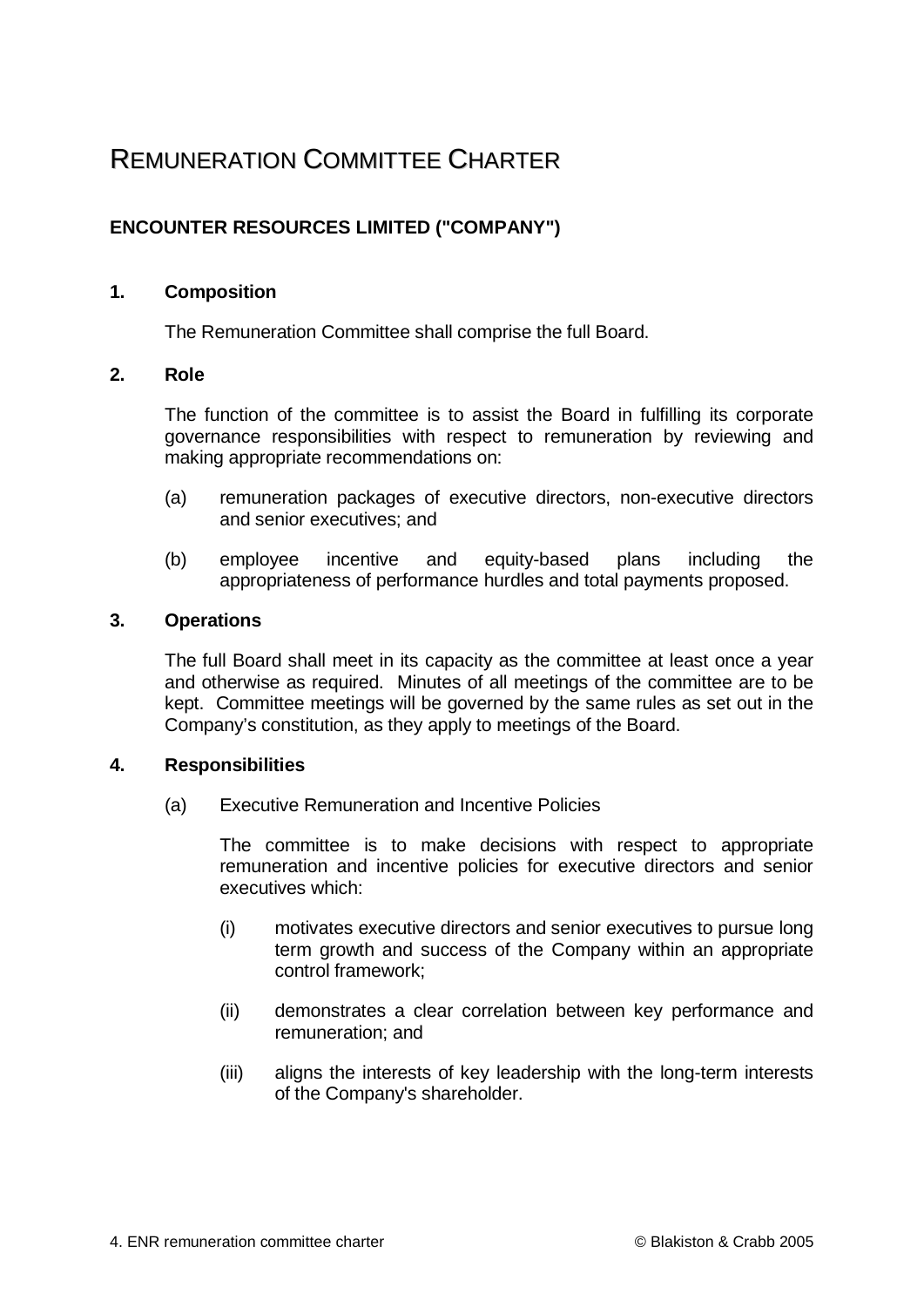(b) Executive Remuneration Packages

The committee is to ensure that:

- (i) executive remuneration packages involve a balance between fixed and incentive pay, reflecting short and long term performance objectives appropriate to the Company's circumstances and objectives;
- (ii) a proportion of executives' remuneration is structure in a manner designed to link reward to corporate and individual performances; and
- (iii) recommendations are made to the Board with respect to the quantum of bonuses to be paid to executives.

To the extent that the Company adopts a different remuneration structure for its non-executive directors, the committee shall document its reasons for the purpose of disclosure to stakeholders.

(c) Non-Executive Directors

The committee is to ensure that:

- (i) fees paid to non-executive directors are within the aggregate amount approved by shareholders and make recommendations to the Board with respect to the need for increases to this aggregate amount at the Company's annual general meeting;
- (ii) non-executive directors are remunerated by way of fees (in the form of cash and /or superannuation benefits);
- (iii) non-executive directors are not provided with retirement benefits other than statutory superannuation entitlements; and
- (iv) non-executive directors are not entitled to participate in equitybased remuneration schemes designed for executives without due consideration and appropriate disclosure to the Company's shareholders.

To the extent that the Company adopts a different remuneration structure for its non-executive directors, the committee shall document its reasons for the purpose of disclosure to stakeholders.

(d) Incentive Plans and Benefits Programs

The committee is to:

(i) review and make recommendations concerning long-term incentive compensation plans, including the use of share options and other equity-based plans. Except as otherwise delegated by the Board, the committee will act on behalf of the Board to